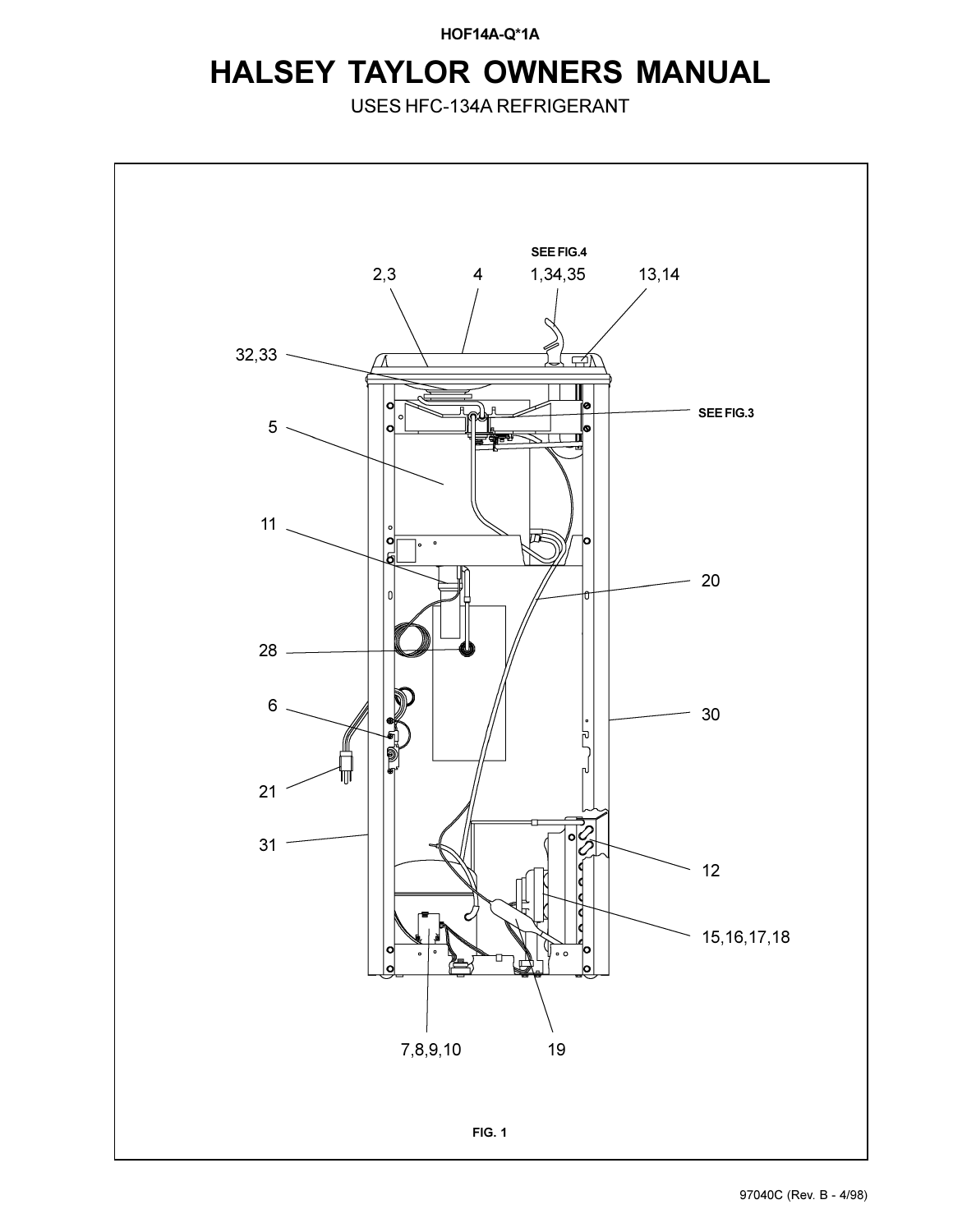![](_page_1_Figure_0.jpeg)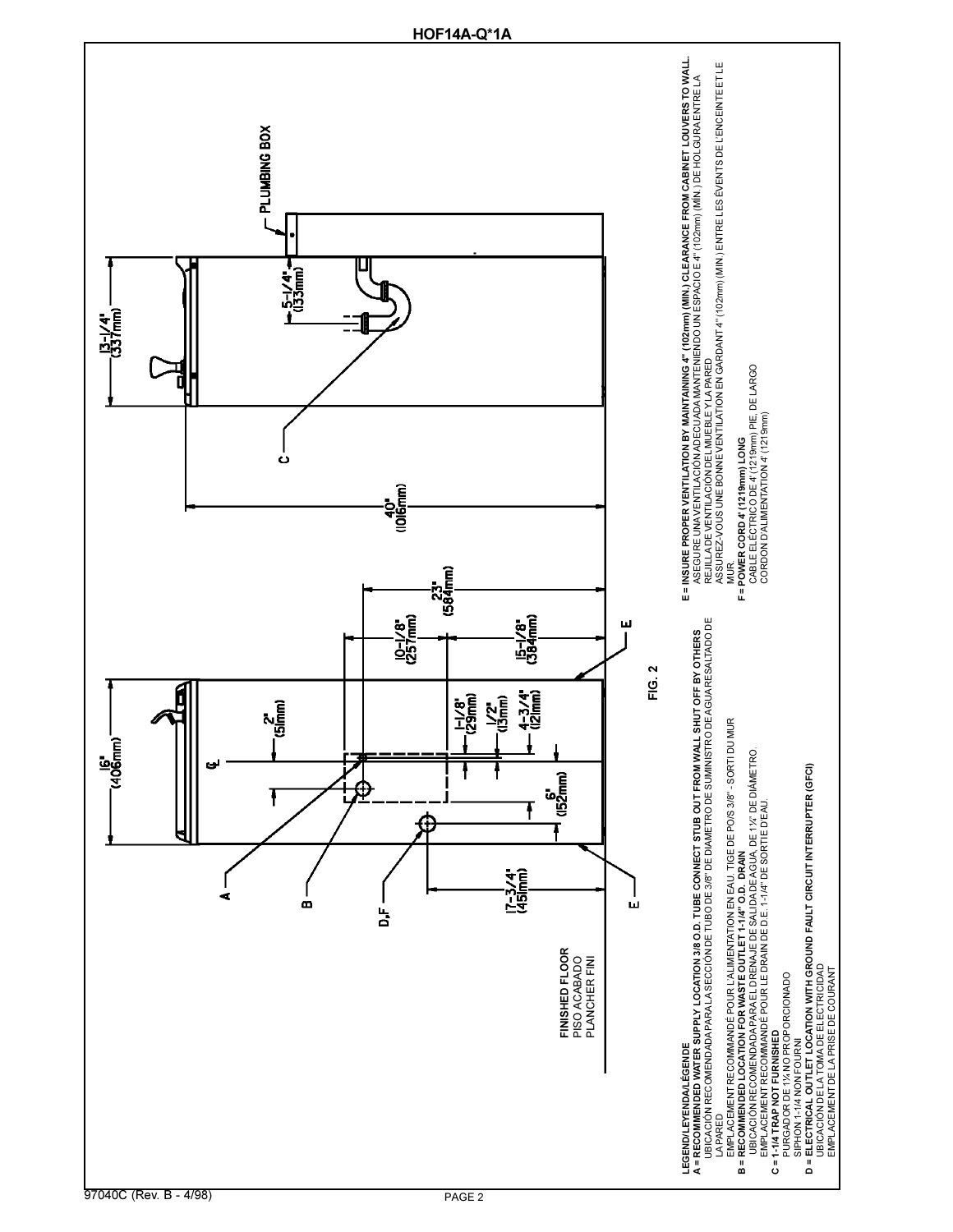![](_page_2_Figure_1.jpeg)